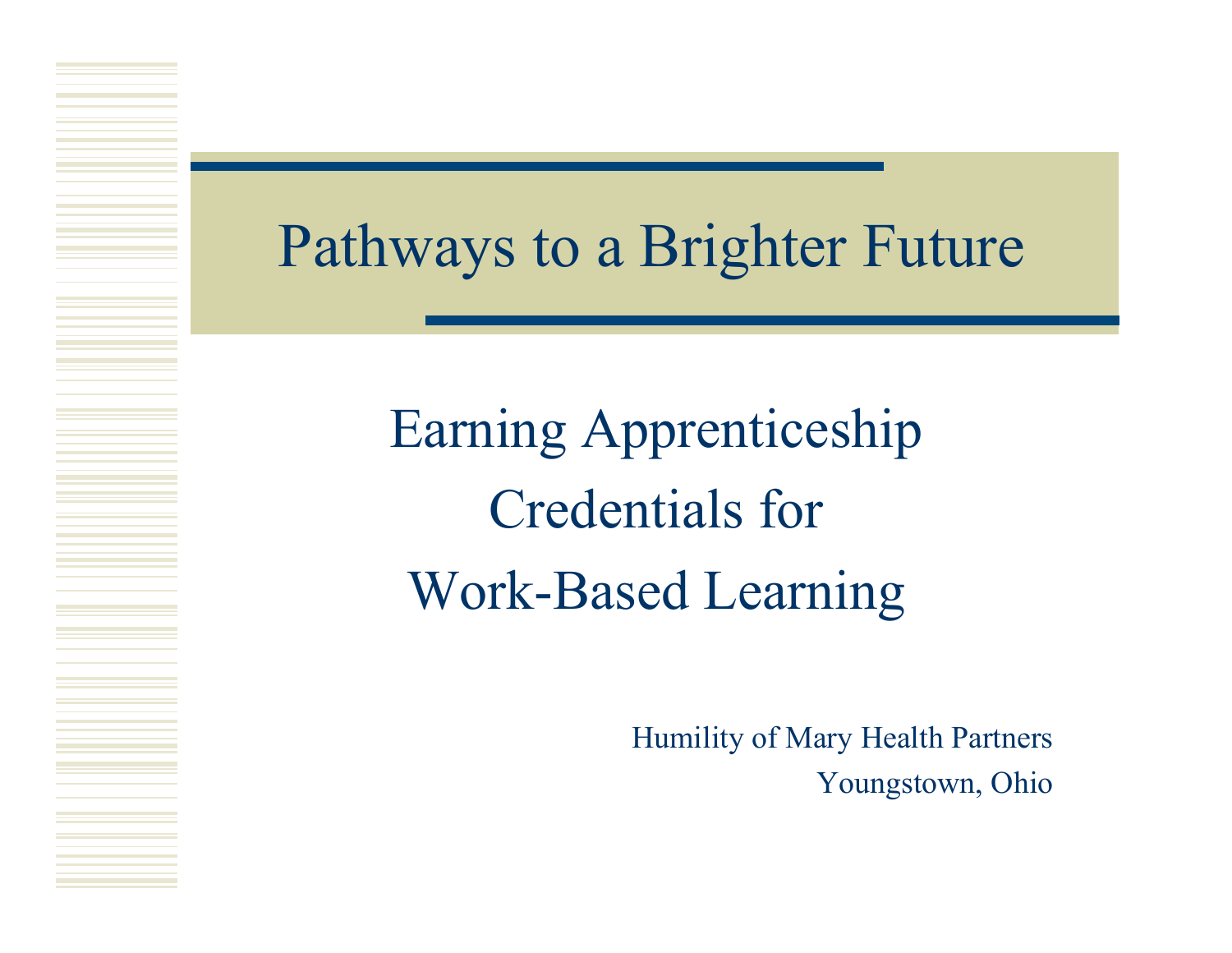### Humility of Mary Health Partners

- Three hospital region of Catholic Healthcare Partners (unionized and non-union)
- Two LTC facilities
- Inpatient Hospice
- Continuing Care **Community**
- Largest health system in Ohio; seventh largest in the U.S.
- First Magnet Hospital in Ohio
- Level 1 Trauma Center
- Employee Career Resource Center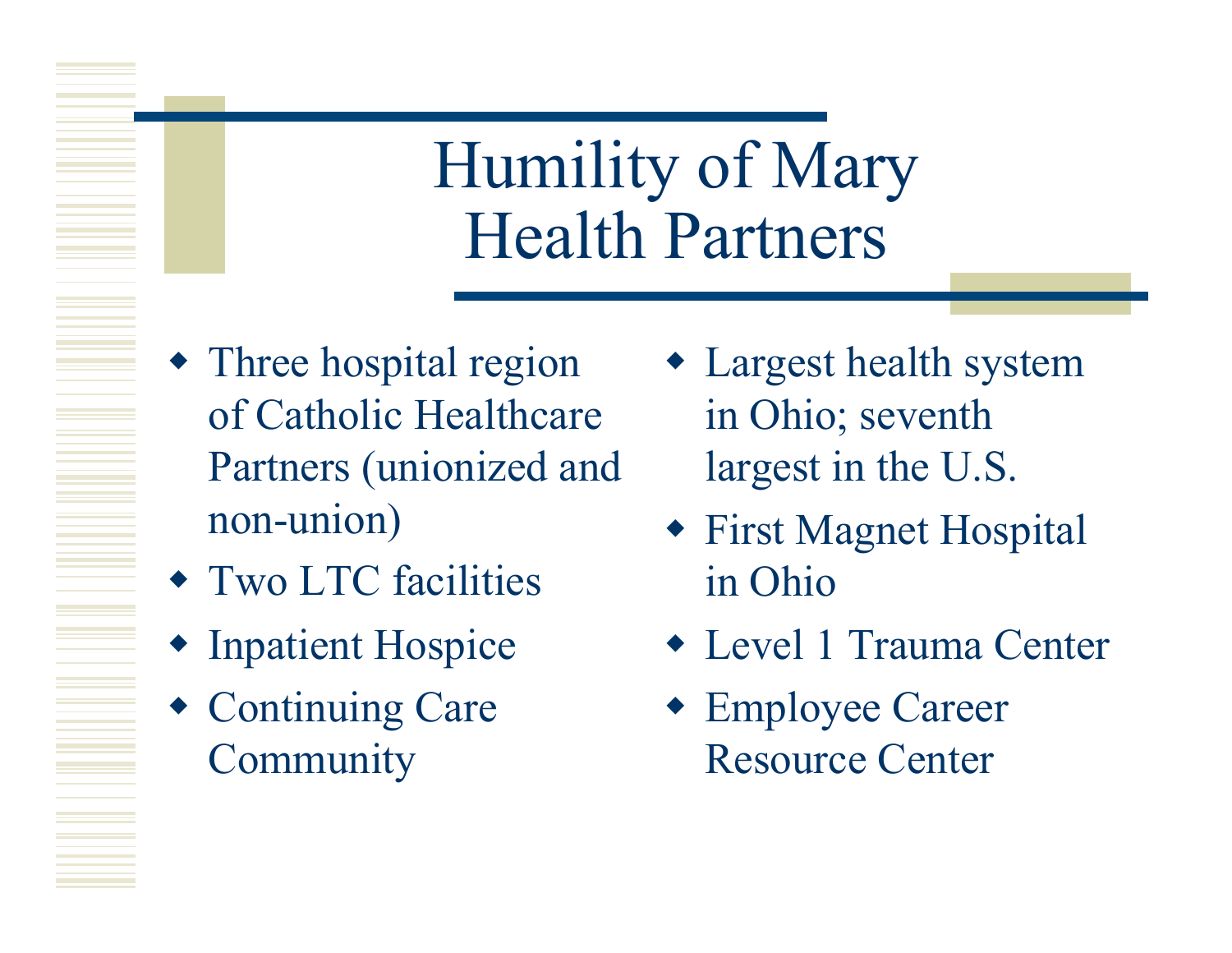#### HMHP Needs Analysis For Healthcare Associates (HCA) and Unit Clerk (UC)

#### **Employer**

- Maximize and grow existing talent of all associates
- **Training/education** opportunities – Skill gaps
- **Increase retention**
- **Neet demand for** qualified new hires

#### **Employee**

- Opportunities for career advancement
- **Developmental** education
- Can't decrease work hours
- Access to FT hours/ benefits
- Work/life balance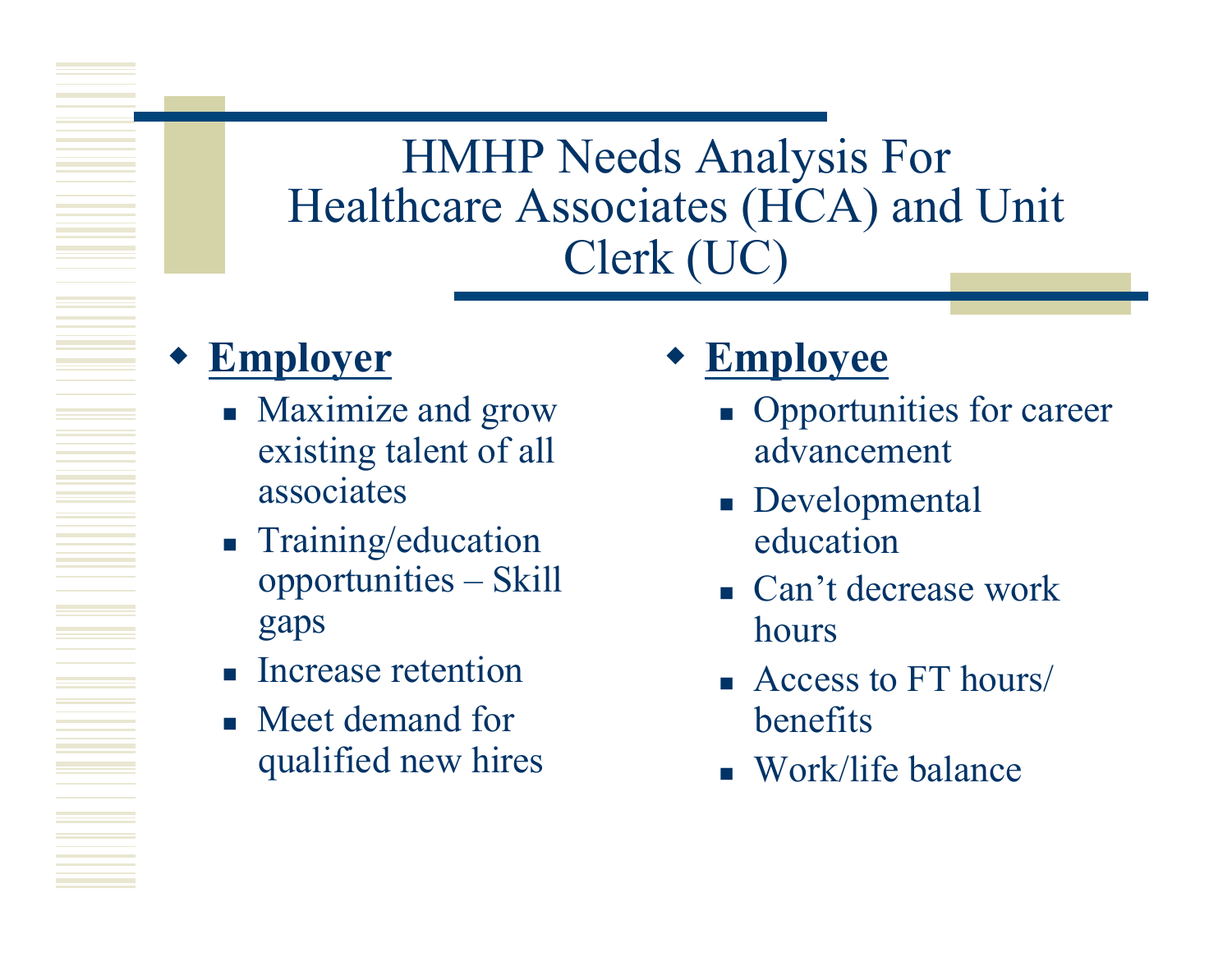# Our Learning Model

- Work-Based Learning embedded in apprenticeships
	- **Design apprenticeships around wbl techniques** which bridge employees from little to no formal skills training along a developmental pathway
	- $\blacksquare$  Incorporate training in the work-day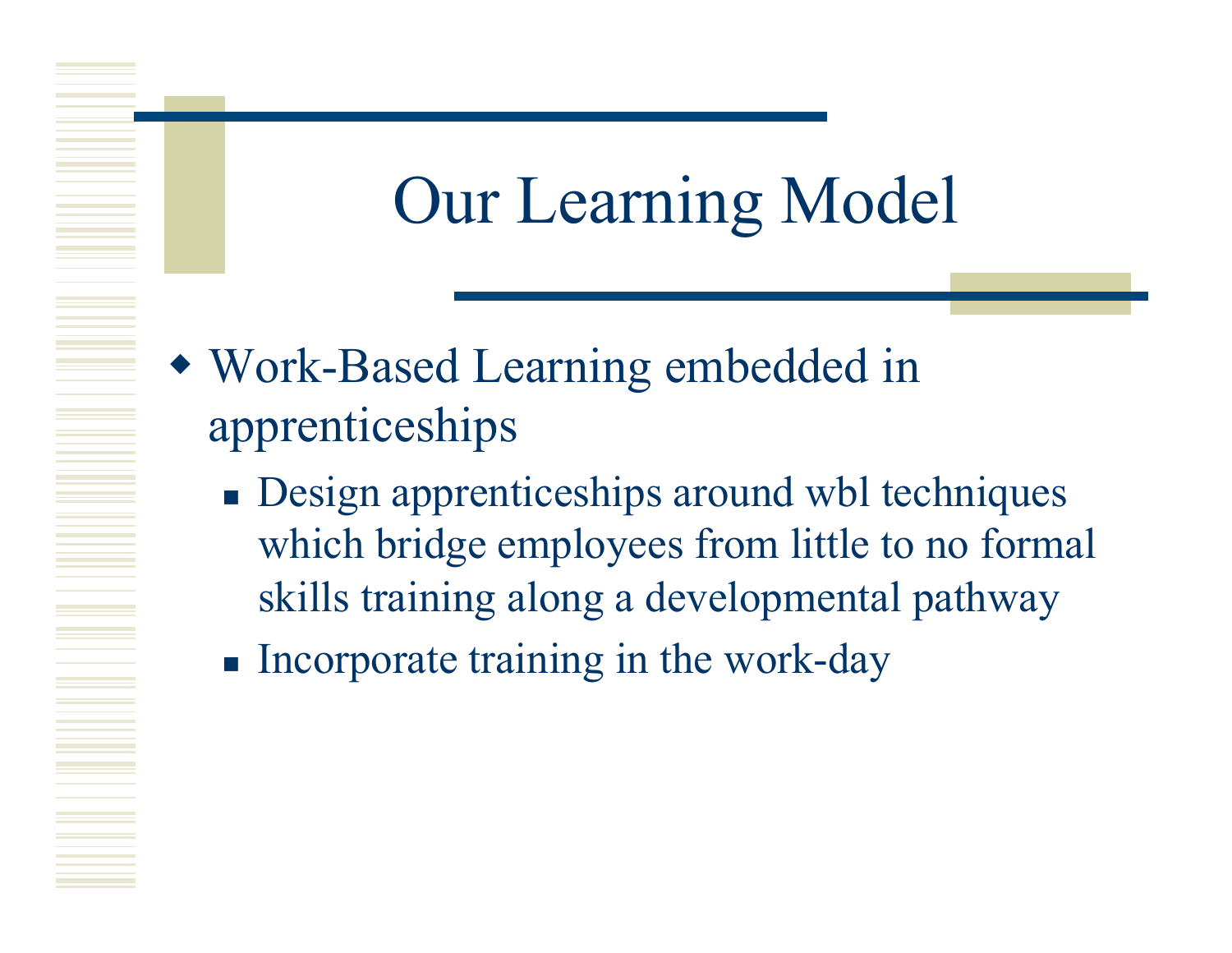## HMHP Apprenticeships

- Apprenticeship for HCA and UC
	- Competency-Based
	- **Related Technical Instruction (RTI)**
	- OJT embedded in **wbl** techniques
		- Job Shadow
		- Field Observations
		- WBL Competencies
		- Learning Circles/Journals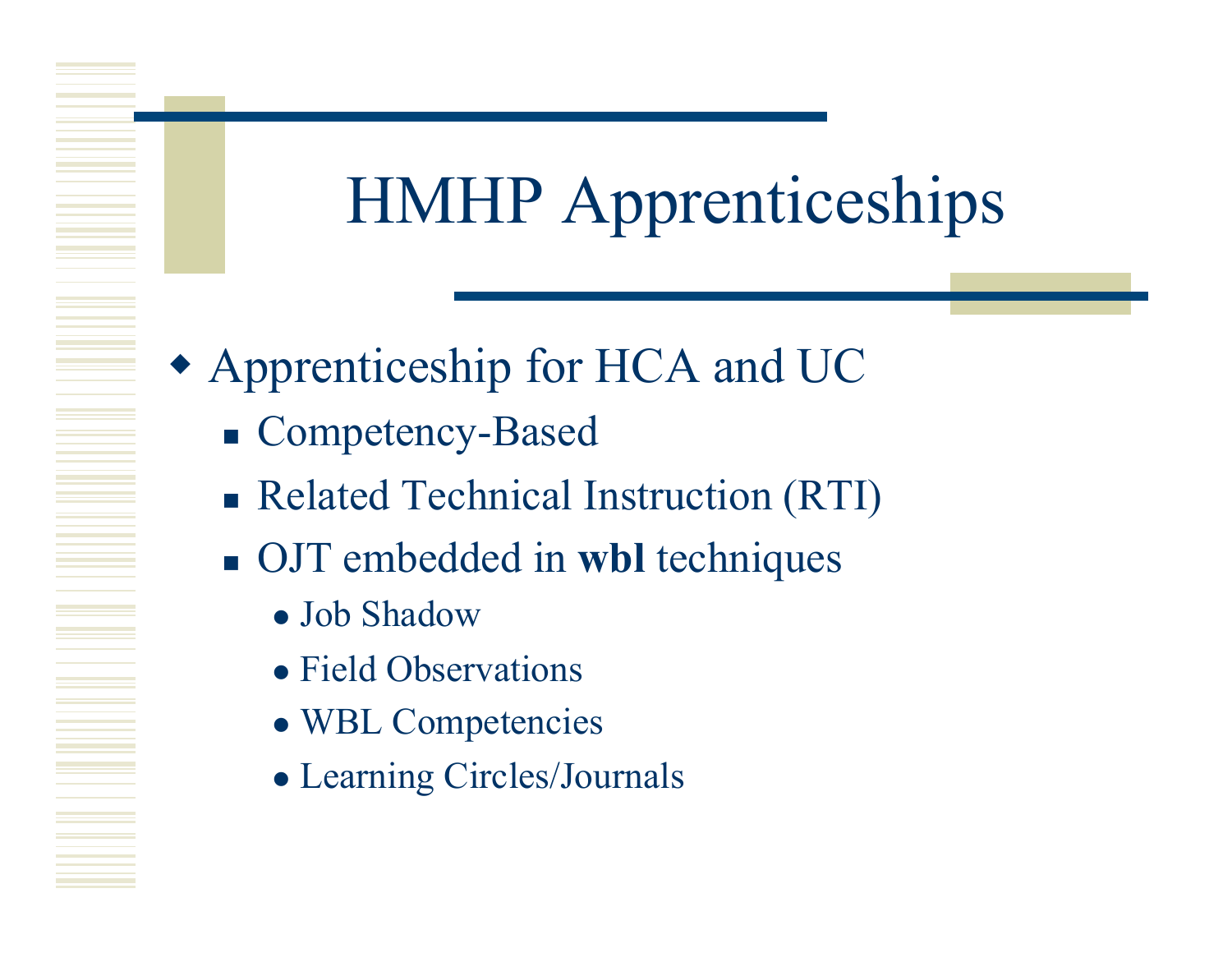### WBL Competencies

- Collaborative Effort between:
	- **HMHP** Organizational Education
	- Career Technical Centers
	- **Apprenticeship Service Provider**

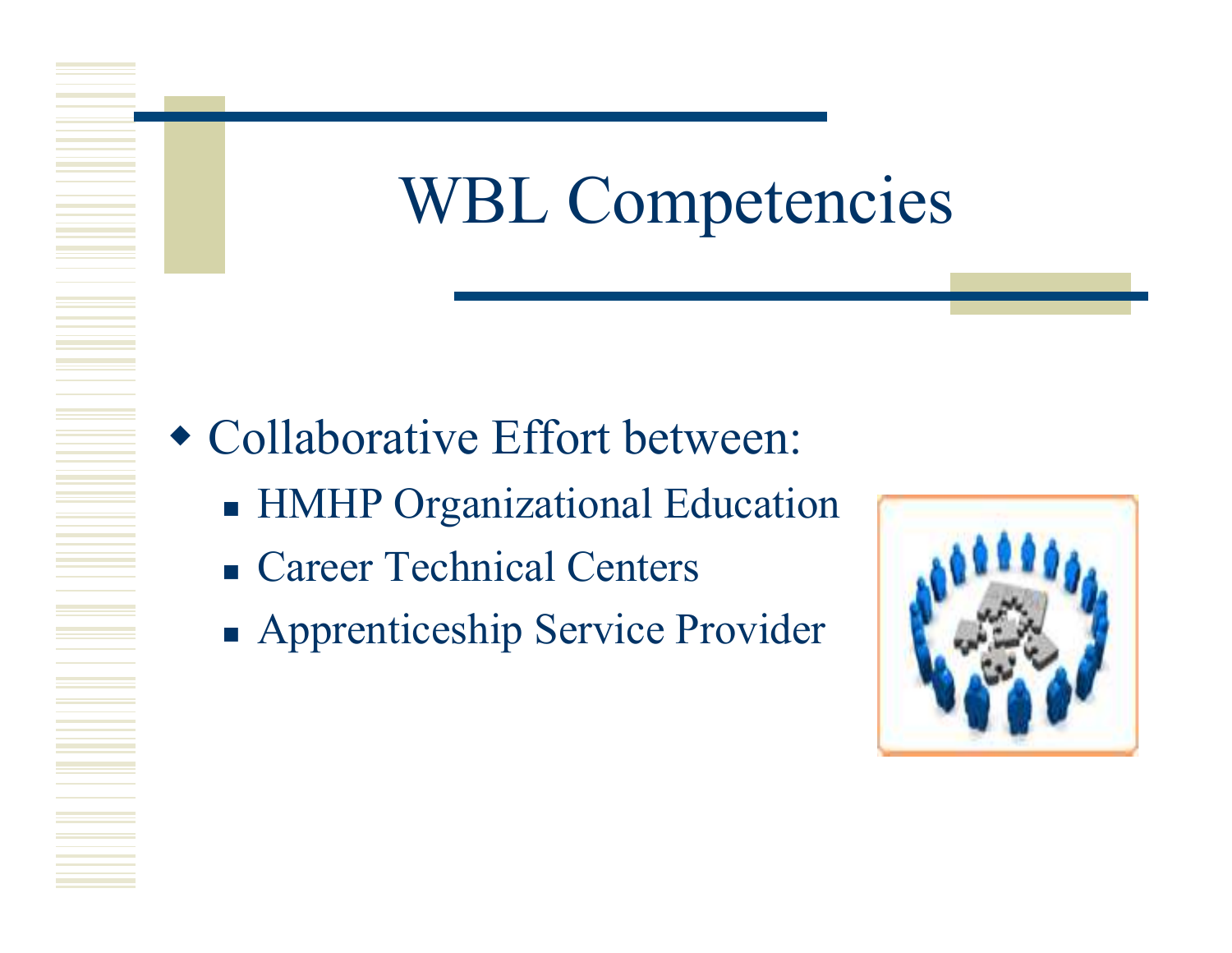## HCA & UC Apprenticeships

- WBL Competencies
	- Demonstrated on pilot units with Learning Coach
	- Work with preceptors on units
	- Assessed by Learning Coach

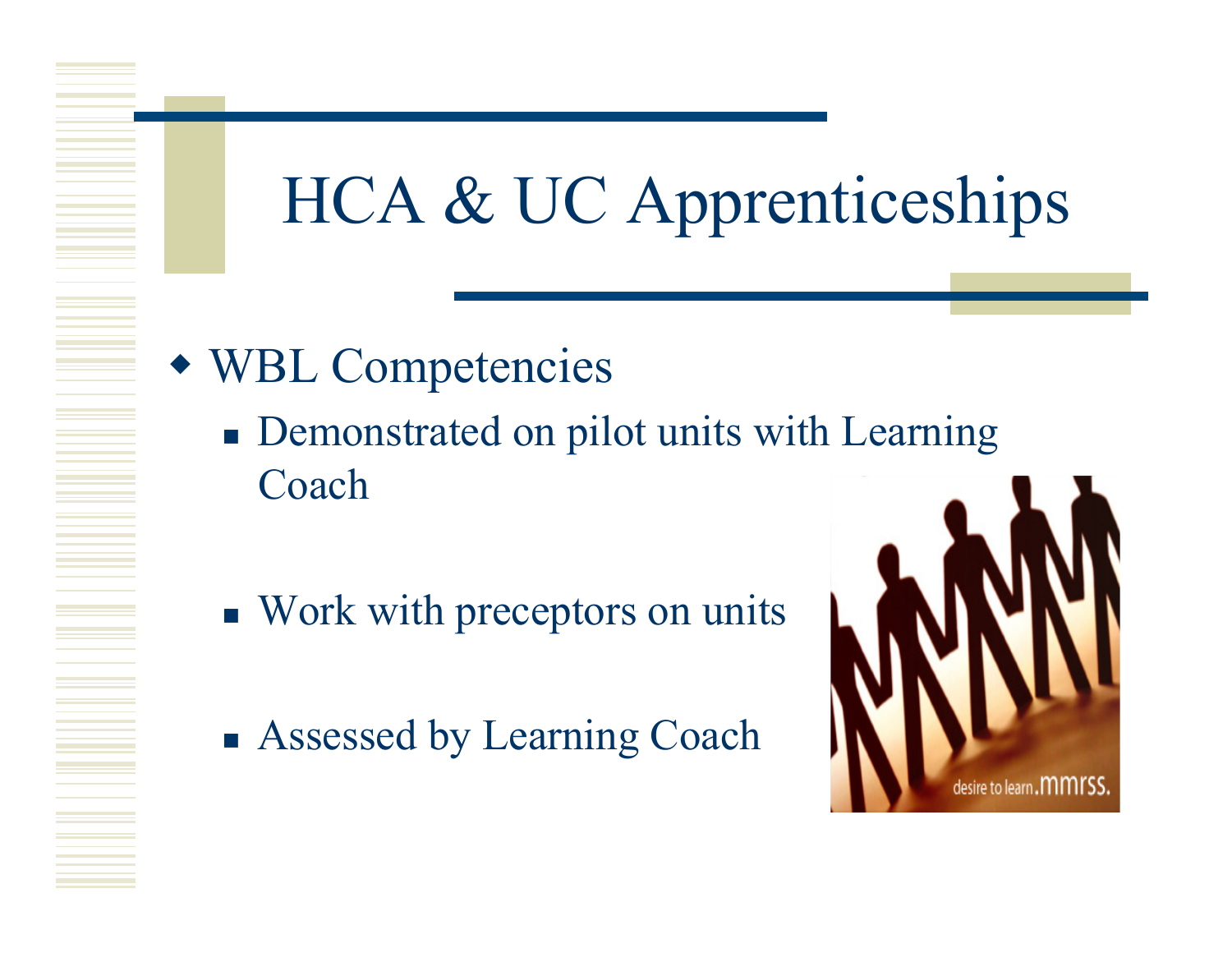## Benefit of Apprenticeship

- Employee Benefits
	- Nationally recognized, portable credential
	- **Sustainable wage and benefits**
	- Career Pathway
	- Work/Life balance with education
	- **Increases desire to continue learning**
	- Access to employer tuition assistance policies
	- More engaged worker increases retention
	- History of articulation for college credit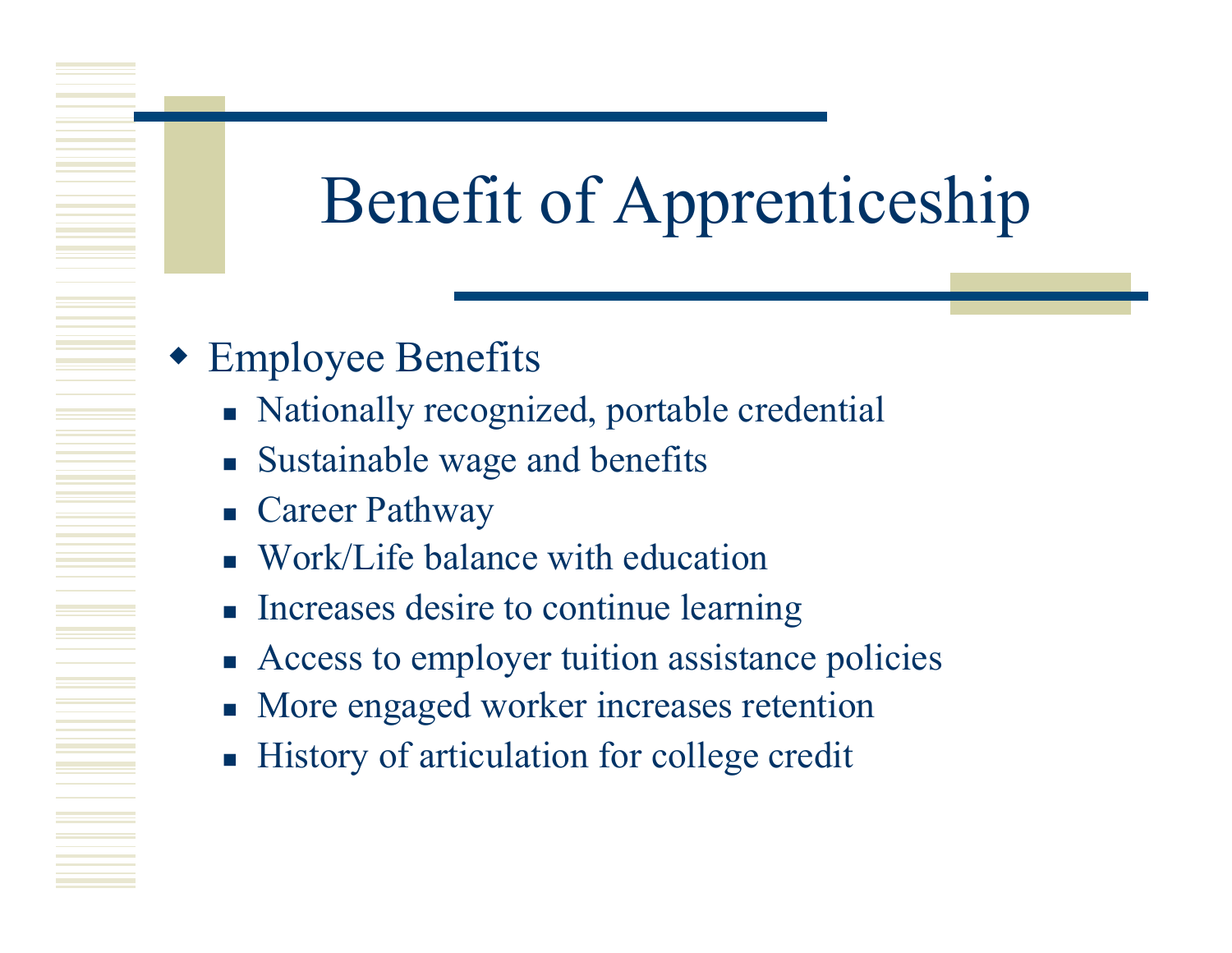# Benefits of Apprenticeship

- Employer Benefits
	- Greater employee productivity
	- Improved quality by standardizing level of care
	- **Increase employee retention**
	- Systematic approach to skill upgrade
	- Cover skill gaps
	- $\blacksquare$  Engaged employee = satisfied patient!
	- $\blacksquare$  Patient Satisfaction = reimbursement \$\$\$\$